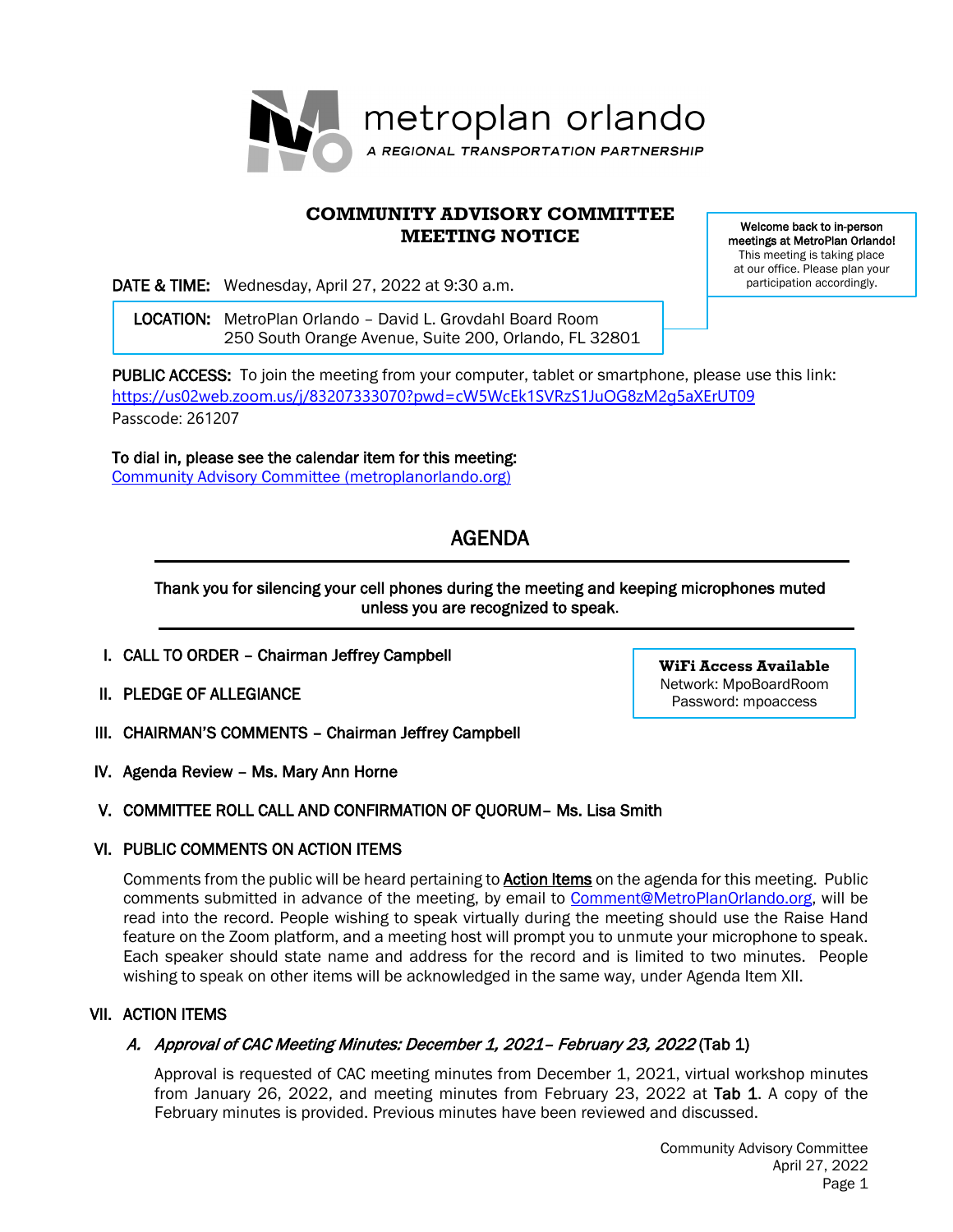## B. Ratification of Board Action Items for February 9, 2022, and March 9, 2022

The CAC is requested to ratify the action taken by the MetroPlan Orlando Board at the meetings on February 9, 2022 and March 9, 2022 to: approve FDOT's targets for Safety, Travel Time Reliability, Bridge and Pavement Condition, as well as the targets established in the LYNX Transit Asset Management (TAM) plan; approve an amendment to the 2045 MTP; to approve the draft UPWP; and to accept FDOT's annual certification report. The first item was presented for review and discussion at the CAC's January 26<sup>th</sup> virtual workshop. The full agendas from the February and March board meetings can be accessed at the following links:

[2022-02-09-Board-Full-Agenda-web.pdf \(metroplanorlando.org\)](https://metroplanorlando.org/wp-content/uploads/2022-02-09-Board-Full-Agenda-web.pdf)

[2022-03-09-Full-Agenda.pdf \(metroplanorlando.org\)](https://metroplanorlando.org/wp-content/uploads/2022-03-09-Full-Agenda.pdf)

# C. FDOT Amendment to FY 2021/22 - 2025/26 TIP (Tab 2)

Mr. Keith Caskey, MetroPlan Orlando staff, is requesting the CAC to recommend that the FY 2021/22 - 2025/26 TIP be amended to include the following project:

• FM #432193-5 – Hicks Avenue Extension from Gore Street to Anderson Street

A letter from FDOT staff explaining the amendment request is provided in Tab 2, along with a fact sheet prepared by MetroPlan Orlando staff and the draft resolution to be presented at the May 11<sup>th</sup> Board meeting.

# D. Approval of FY 2022/23 - 2023/24 UPWP (Tab 3)

Following a brief presentation, action will be requested by Mr. Nick Lepp, MetroPlan Orlando staff, to recommend approval of the FY 2022/23 - 2023/24 Unified Planning Work Program (UPWP). An attachment is provided in Tab 3. The UPWP document can be accessed at: [https://metroplanorlando.org/wp-content/uploads/MetroPlan-Orlando\\_FINAL-FY2023-FY2024-](https://metroplanorlando.org/wp-content/uploads/MetroPlan-Orlando_FINAL-FY2023-FY2024-UPWP-as-of-2022-04-14.pdf) [UPWP-as-of-2022-04-14.pdf](https://metroplanorlando.org/wp-content/uploads/MetroPlan-Orlando_FINAL-FY2023-FY2024-UPWP-as-of-2022-04-14.pdf)

#### VIII. PRESENTATIONS/STATUS REPORTS

## A. Presentation on Florida's Turnpike Widening PD&E Study

Mr. Nathan Silva, RS&H, will give a presentation on the Florida's Turnpike Enterprise Project Development & Environment (PD&E) study for the widening of Florida's Turnpike from SR 408 to SR 50.

## B. Presentation on Tracking the Trends

Mr. Alex Trauger, MetroPlan Orlando staff, will give a presentation on MetroPlan Orlando's Tracking the Trends report, which monitors the transportation system in the MetroPlan Orlando region.

## IX. GENERAL INFORMATION (Tab 4)

## A. FDOT Monthly Construction Status Report

The latest FDOT Monthly Construction Status Report for the Orlando area is enclosed.

## B. MetroPlan Orlando Board Highlights

A copy of the March 9, 2022 Board Meeting Highlights will be provided.

## C. Air Quality Report

The latest air quality report for the MetroPlan Orlando area is enclosed.